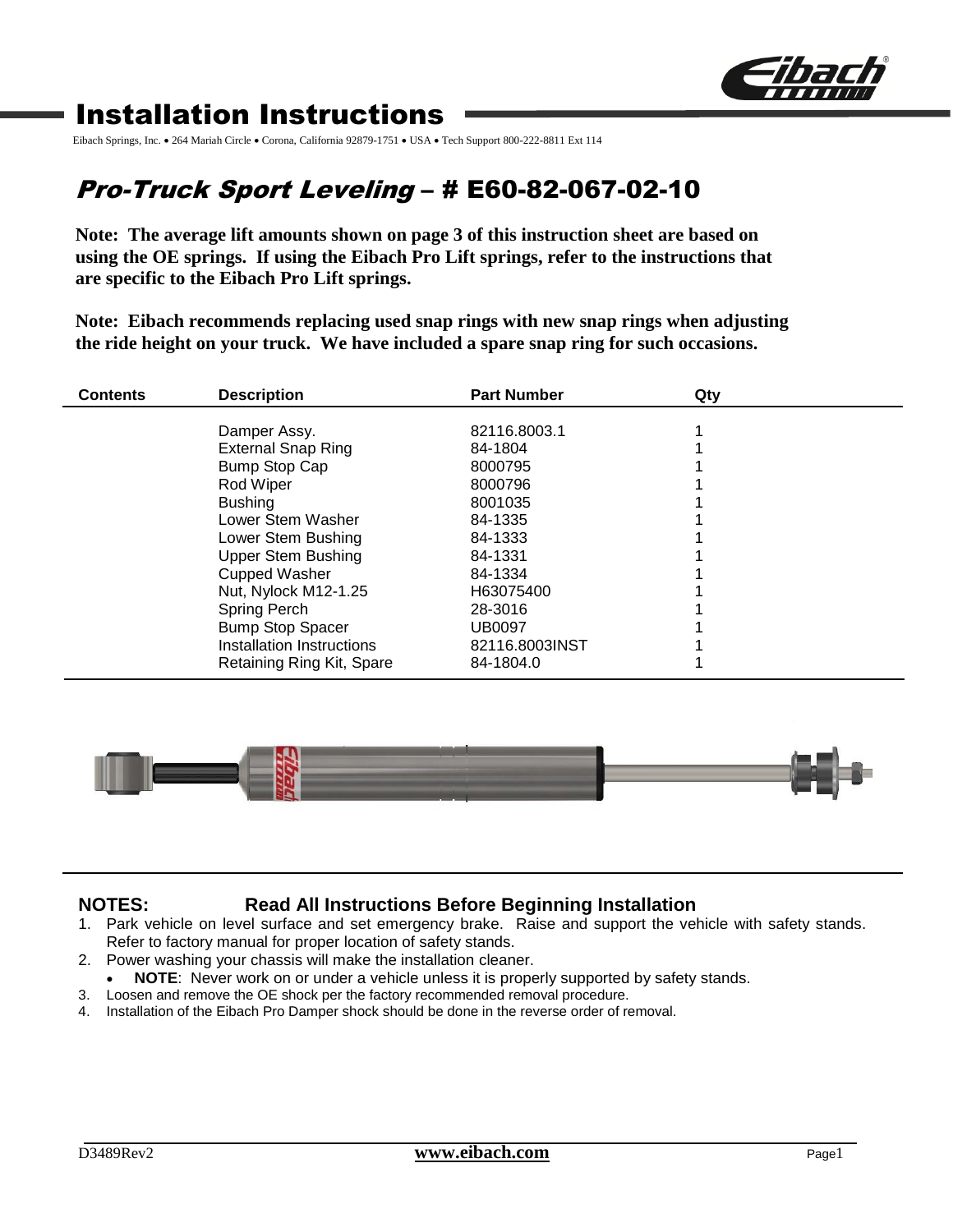

## Shock Instructions and Safety Tips

#### *Installation*

#### **IMPORTANT NOTES:**

- Any time you are working under a vehicle, be sure to use the proper jack stands and tire chocks to prevent any shifting or slipping of the car. Never use a jack only to support the vehicle while changing shocks.
- Inspect shock brackets or mounting points before installation to make sure they are not broken or bent.
- Do not attempt to disassemble these shocks. Return damaged shocks to EIBACH SPRINGS for any necessary service or repairs.

### **PLEASE READ THESE INSTRUCTIONS ENTIRELY BEFORE BEGINNING**

• Proper installation is a must to realize the maximum performance improvements. Follow these steps carefully.

#### **USE THE RIGHT SHOCK FOR YOUR VEHICLE**

- Use EIBACH SPRINGS shocks only for the applications for which they are listed. Each shock is specifically tuned for that vehicle's weight, suspension geometry, and other characteristics.
- Compare original shock mounting style and hardware with your new shocks before starting installation. If original hardware is not reusable, it should be replaced with OEM quality and style hardware.
- Shocks are tuned to vehicle manufacturer's recommendation for tire pressure, not necessarily the max inflation pressure listed on sidewall of tire.

#### **IMPORTANT INSTALLATION NOTES**

- If you are uncertain of proper shock installation procedure, please consult appropriate service manual. Torque all fasteners to vehicle manufacturer's specs. Note: On Post Mount shocks, finger tighten nut to achieve zero clearance between the retaining washers and the bushings, then continue to tighten approximately 5-6 turns to achieve proper pre-load. Bushings should be slightly bulged. Secure with Jam Nut. On some vehicles, nut may bottom out on stud before 5-6 turns, which is proper for those applications.
- OEM mounting hardware may be either standard or metric. Make sure you have the proper tools before starting. Do not interchange hardware. Use new mounting hardware provided with your shocks, and re-use original mounting hardware in all other locations.
- EIBACH SPRINGS shocks have a high-pressure nitrogen gas charge and may come with a restraining strap, which holds the shock in a compressed position. To ease most installations, leave the strap on until you have secured one end of the shock, then cut the strap and quickly guide the other end of the shock into position as it expands. Strap must be cut before some installations, such as when strap goes around post.
- Wire ties are provided to secure the shock boot to the shock body. On some installations (especially where the shock must pass through a hole in the lower control arm), it is necessary to put the wire tie on after the shock is installed.
- After installing shocks and before driving vehicle, check for clearance of exhaust, brake or gas lines, electrical wiring, etc.
- After installation, drive the vehicle cautiously for the first few miles to develop a feel for the improved handling and ride quality. After 10 miles, inspect installation, re-check torque on all fasteners, and verify adequate component clearance.



**Note: The provided bump stop spacer must be installed as shown in order to insure proper travel and to avoid possible damage to shock if not**